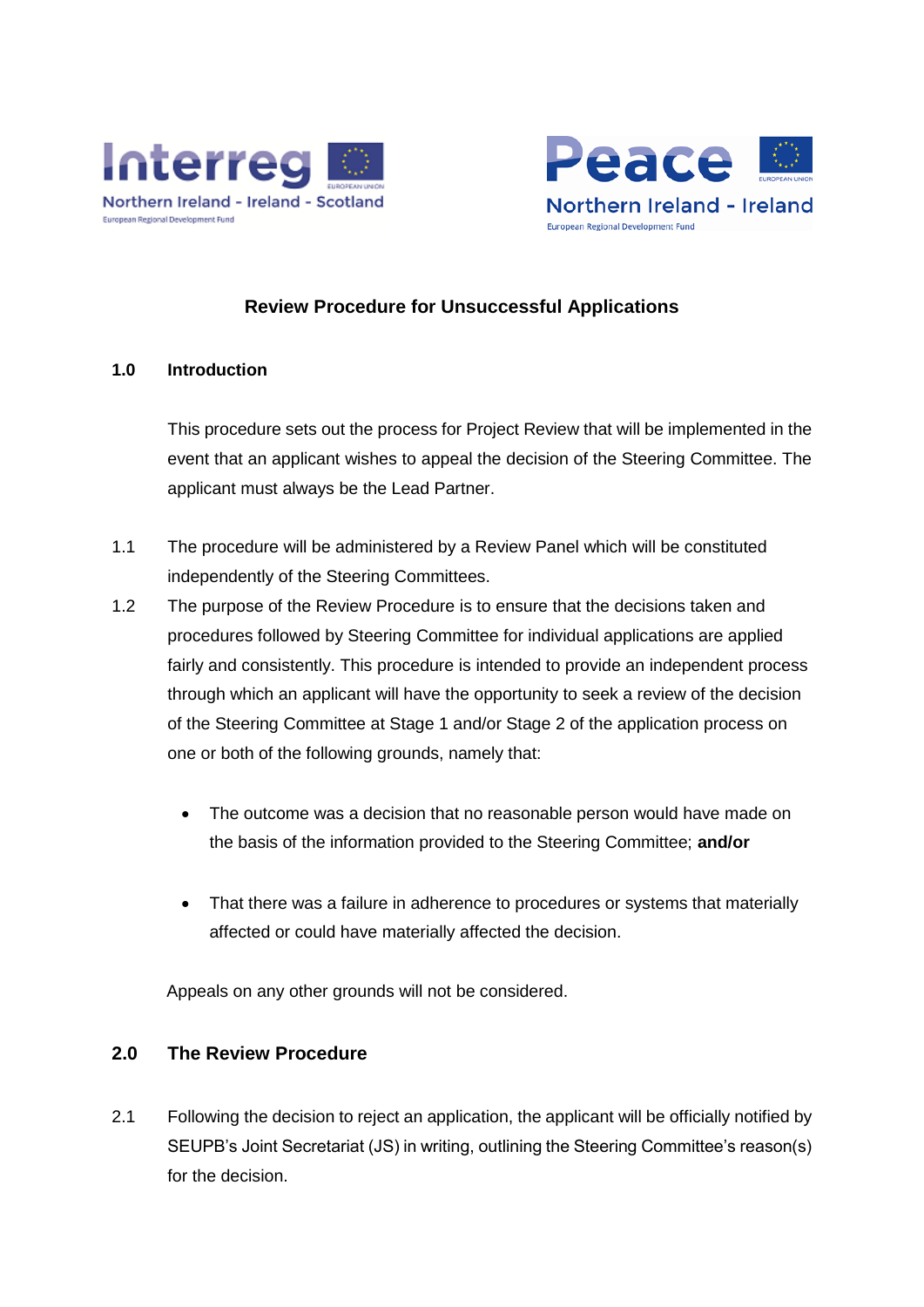- 2.2 The applicant will also be provided with:
	- the detailed information on the scoring of the project;
	- an opportunity for a de-briefing as outlined in point 2.3 below;
	- a copy of the Review Procedure for Unsuccessful Applicants.
- 2.3 A de-briefing meeting will be offered by JS. If accepted, this meeting will take place within 20 working days following receipt of a rejection letter. The meeting can be conducted either over the telephone or in a face to face meeting with the applicant alone. At the de-briefing meeting, the applicant will be informed of and afforded the opportunity to discuss the basis of the scoring of their application and the Steering Committee's decision including the reasons for rejection of their application.
- 2.4 At the conclusion of the de-briefing meeting the applicant will be informed of their right to request a review of the Steering Committee's decision and will be provided with a copy of this Review Procedure for Unsuccessful Applicants.
- 2.5 A review **can only be** submitted to the Managing Authority ("MA") following a debriefing by a member of staff from JS.
- 2.6 Where an application for a review is submitted the MA will manage the Review Process in order to ensure that reviews are carried out in a timely and efficient manner and in accordance with this procedure.
- 2.7 Formal requests for reviews **must be** submitted using the Review Request Template which can be accessed via<https://www.seupb.eu/piv-funding-calls>
- 2.8 The completed template must be returned **no later than 15 working days** after the date of the de-briefing meeting. Applicants are required to email the completed template (in Word format) to: **reviews@seupb.eu**
- 2.9 The MA will **only** consider the information that was available during the assessment process i.e. the information in the application form. No other additional/new information that was not part of the original application will be considered.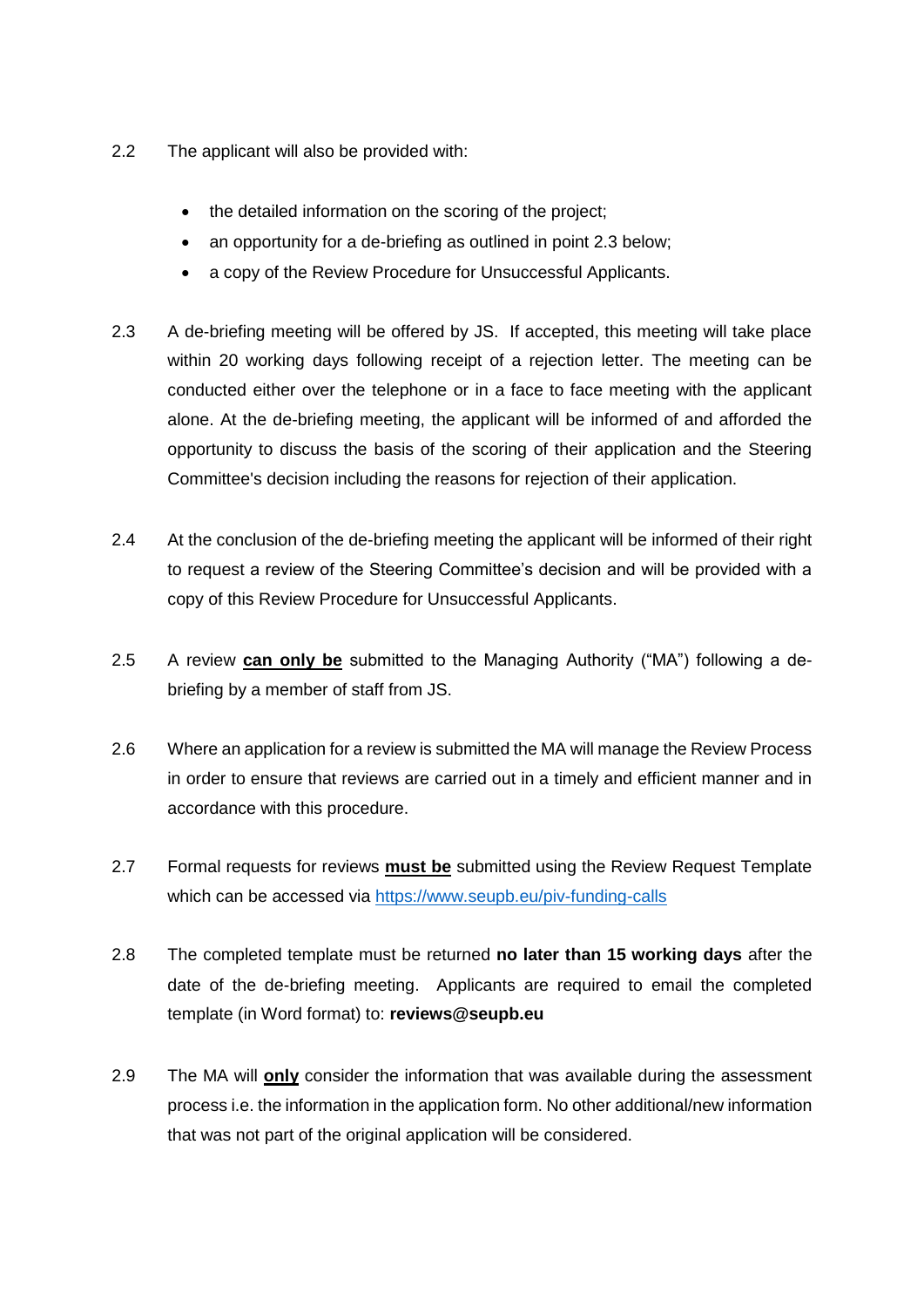- 2.10 If, in the reasonable opinion of the MA, a review application contains new information, such new information shall be redacted from the review submission and will not be included or considered by the Review Panel.
- 2.11 The MA will convene the Review Panel, which is independent from the Steering Committee and which will be made up of members of the Monitoring Committee as follows:
	- The INTERREG Review Panel will comprise of five members, none of whom were involved in the original selection process; the Chair of the Monitoring Committee, three other Monitoring Committee members and one independent representative.
	- The PEACE Review Panel will comprise of four members, none of whom were involved in the original selection process; the Chair of the Monitoring Committee, two other Monitoring Committee members and one independent representative.
- 2.12 The MA will act as secretariat to the Review Panel and will provide advice and guidance as required. The Review Panel may seek independent legal or other professional advice if required.
- 2.13 The Review will be completed within eight weeks of receipt of the request for a review, unless it is not practicable to do so, in which case the applicant will be informed by the MA at the earliest opportunity of the expected date of completion of the review.
- 2.14 Any decision of the Review Panel will be binding on the applicant and the Steering Committee and shall not be subject to any further Review or appeal within the Programme.

### **3.0 Conducting the Review – Stage One rejection**

- 3.1 The process detailed below applies to projects rejected at Stage One of the application process. Those projects that have been rejected at Stage Two will be reviewed through the process outlined in Section 4.0.
- 3.2 At Stage One review, **only** written evidence provided within the Review Request Template will be considered by the Review Panel.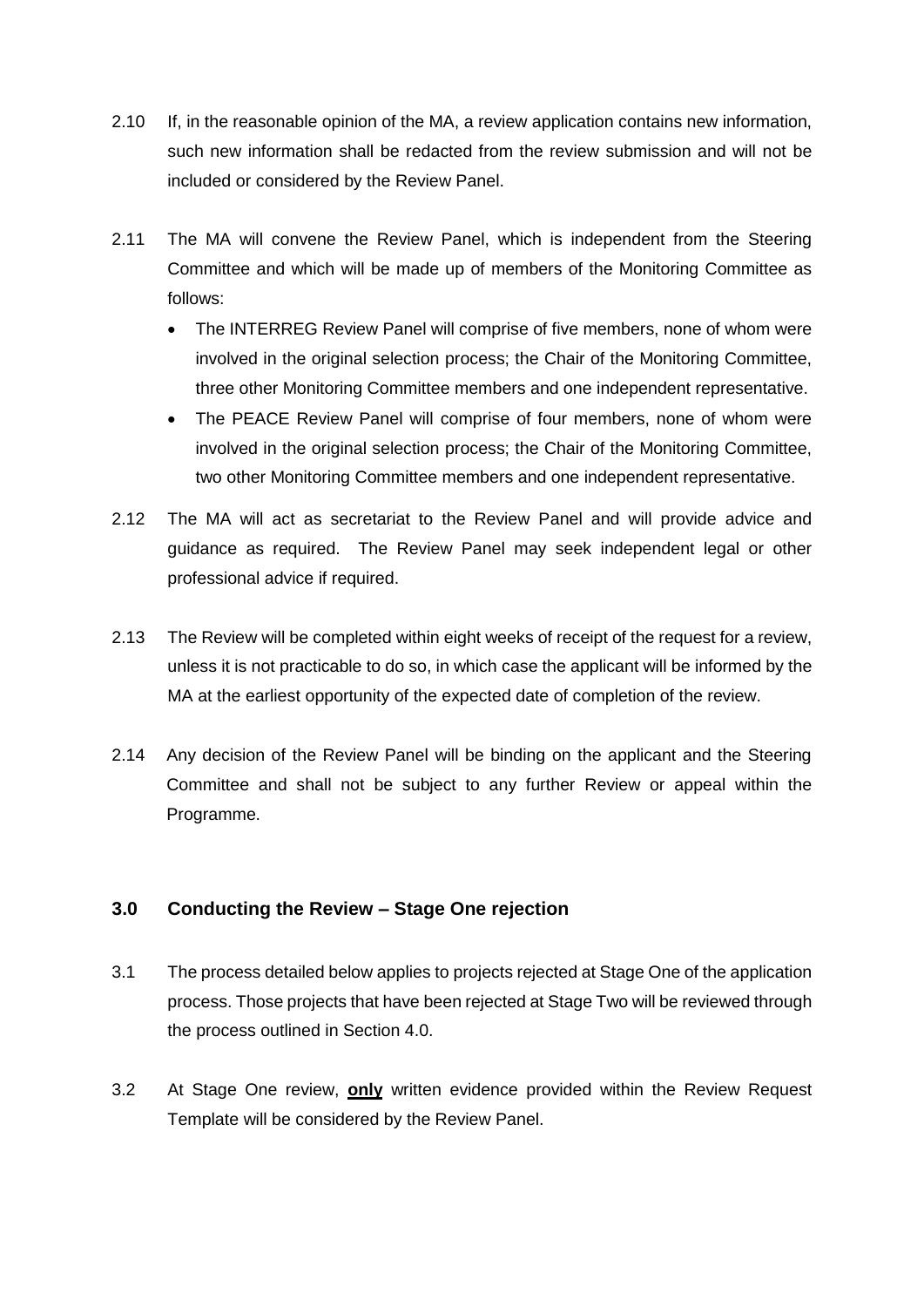- 3.3 On receipt, MA will review the completed template to check for, and redact any new/additional information.
- 3.4 Following review and acceptance, MA will then forward the template to the JS who will be required to complete their response sections, **within 10 working days**. The completed template will then be included within the Review Panel Pack.
- 3.5 Neither the applicant nor the JS will be invited to attend the Review Panel meeting, nor will they have an opportunity to orally present their case to the Review Panel.
- 3.6 The Review Panel will receive all documentation **at least 10 working days** in advance of the meeting. This will include signed documentation relating to all stages of the selection process and the record of the reasons for the Steering Committee decision. The Review Panel will also receive a copy of the completed Review Request Template.
- 3.7 In reaching its determination the Review Panel will **only** consider the information that was available during the assessment process i.e. the information in the application form. No other additional or new information that was not part of the original application will be considered.
- 3.8 The Review Panel will have the authority to make one of the following decisions;
	- A Uphold the decision of the Steering Committee to reject the application;
	- B Overturn the decision of the Steering Committee and approve the application to Stage Two:
	- C Defer their decision based on the need for further information.
- 3.9 The Review Panel will reach a consensus determination. In the absence of a consensus determination, (amongst the Committee Members and Independent), the Chair will make a final decision based on the options above.
- 3.10 The Review Panel will convey its decision to the applicant in writing **within 10 working days** of its meeting. The written notification will include rationale for the decision. If option C is initiated, the Review Panel will write to the applicant indicating what further information is required, a timeframe for provision of such information and an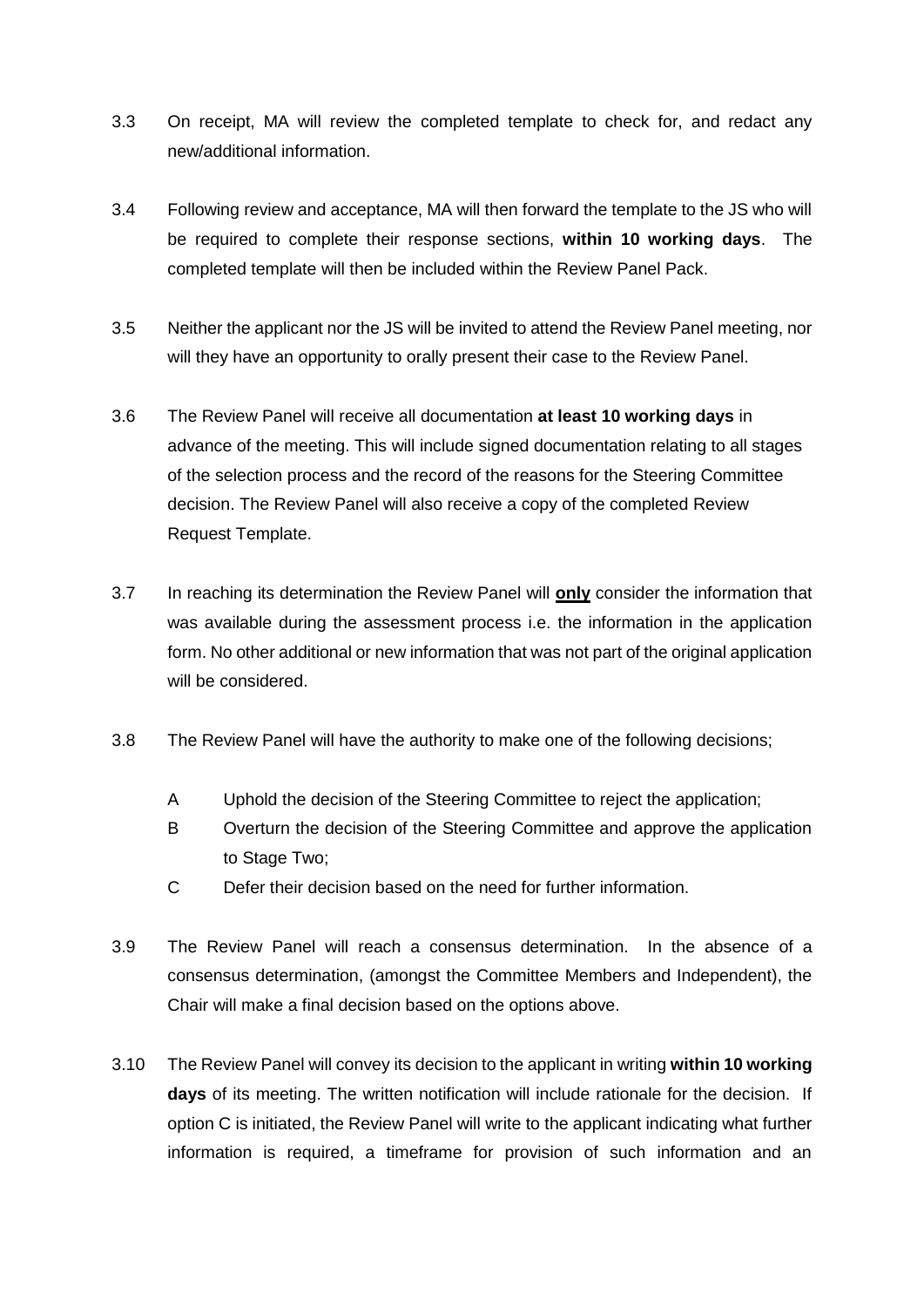anticipated date for final resolution which will be subject to the timely provision of the further information sought.

3.11 If an applicant is successful in their review application, the progress of their application to Stage Two will not be prejudiced as result of the additional time taken to complete the review process.

### **4.0 Conducting the Review – Stage Two rejection**

- 4.1 The process detailed below applies to projects rejected at Stage Two of the application process. In circumstances where a one stage call has been approved and an applicant requests a review, the Stage Two review process will apply.
- 4.2 At Stage Two review, the applicant will also be required to complete the Review Request Template in line with the timeframe stated in section 2.8.
- 4.3 On receipt, MA will review the completed template. If any new evidence is identified within the submission, MA will write to the applicant denoting the inadmissible evidence.
- 4.4 Following review and acceptance, MA will then forward the template to the JS who will be required to complete their response sections, **within 10 working days**. The completed template will then be included within the Review Panel Pack.
- 4.5 The Review Panel will receive all documentation **at least 10 working days** in advance of the meeting. This will include signed documentation relating to all stages of the selection process and the record of the reasons for the Steering Committee decision. The Review Panel will also receive a copy of the completed Review Request Template.
- 4.6 At Stage Two review, the applicant and the JS will have the right to attend the Review Panel meeting. No legal representation or other advisers external to the applicant's organisation are permitted to attend the meeting.
- 4.7 The Review Panel can proceed even if either the applicant, the JS, or both are absent.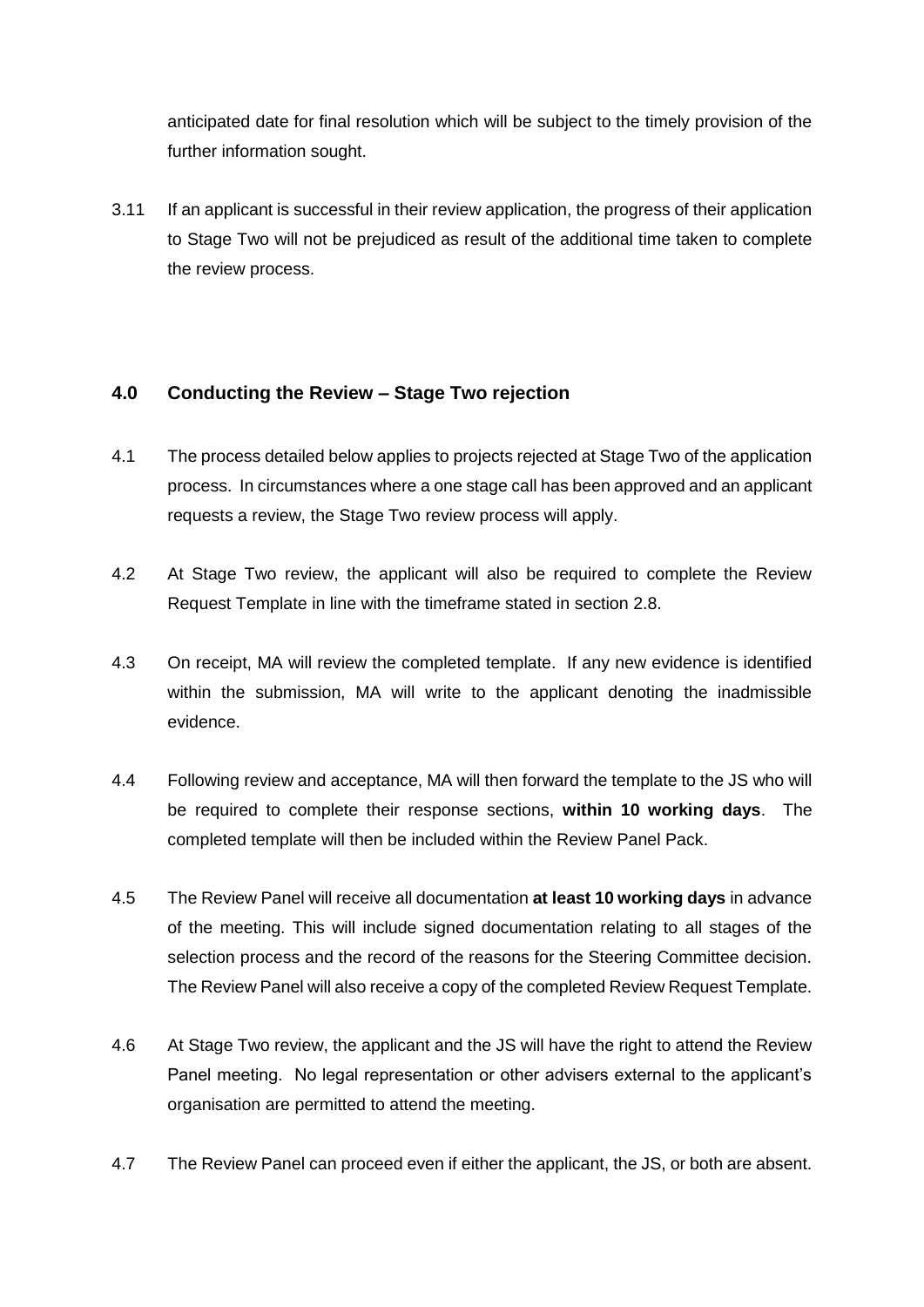- 4.8 At the meeting, the applicant will present their case for review to the Panel. If the applicant requires the use of electronic presentation software, this should be submitted to the MA **no later than three working days** before the date of the meeting.
- 4.9 The presentation should last no longer than 10 minutes; and should be consistent with the submitted Review Request Template.
- 4.10 The JS will have up to 10 minutes to respond to any such presentation.
- 4.11 The Review Panel may ask questions to either party for further clarification.
- 4.12 The applicant and the JS will then withdraw from the room and the Panel will discuss and reach a consensus determination.
- 4.13 At Stage Two, the Review Panel will have the authority to make one of the following decisions:
- A Uphold the decision of the Steering Committee to reject the application;
- B Overturn the decision of the Steering Committee and approve the application for funding;
- C Defer their decision based on the need for further information;
- 4.14 The Review Panel will reach a consensus determination. In the absence of a consensus determination, (amongst the Committee Members and Independent), the Chair will make a final decision based on the options above.
- 4.15 The Review Panel will convey its decision to the applicant in writing **within 10 working days** of its meeting. The written notification will include rationale for the decision. If option C is initiated, the Review Panel will write to the applicant indicating what further information is required, a timeframe for provision of such information and an anticipated date for final resolution which will be subject to the timely provision of the further information sought.